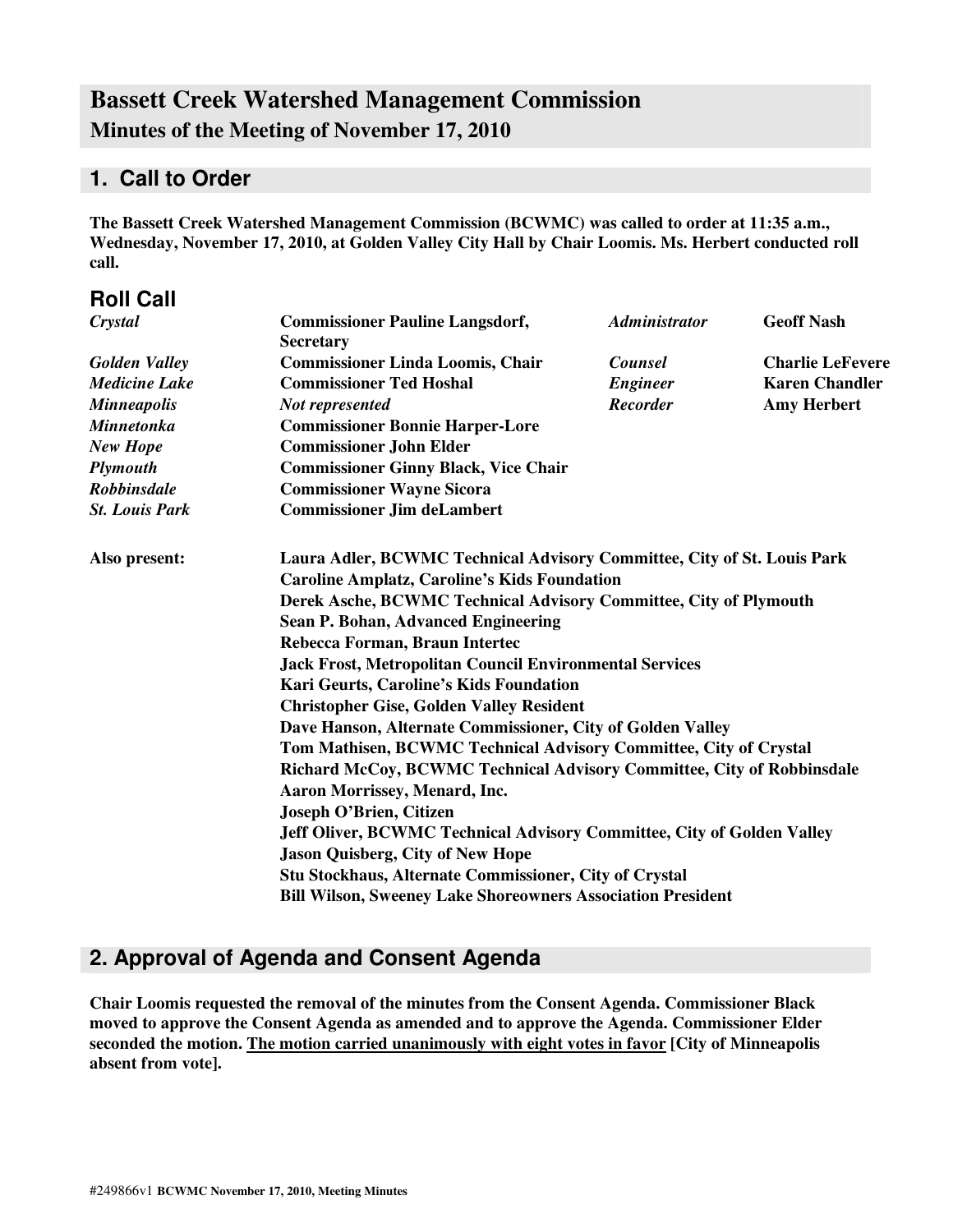## **3. Citizen Input on Non-Agenda Items**

**Ms. Rebecca Forman, Braun Intertec, made a request to the Commission to put on a future meeting agenda information about the aeration system on Sweeney Lake. Ms. Forman said that there were a couple of reports written for Hidden Lakes residents and that Braun would like the opportunity to present that information. The Commission directed staff to put the item on a future Commission meeting. Administrator Nash commented that the Commission would want to receive the reports that Ms. Forman** mentioned and would want to be able to include the reports in the meeting packets distributed as part of **the monthly meeting communications. Ms. Forman asked how much lead time the Commission would** need for receiving the reports for them to be part of the meeting materials. Ms. Herbert said the first **Thursday of the meeting month. Ms. Amplatz mentioned that one of the reports is filled with more** technical data about the study and the other report provides more of a summary of the findings. She said that she is willing to share both reports but would like the opportunity for the information to be shared to **the Commission by an expert. Ms. Herbert asked if they would provide both reports to the Commission** and Ms. Amplatz agreed. Ms. Forman stated that they would provide the final reports once the item is on the Commission's agenda and they would try to give as much lead time as possible for people to review the reports and once the item is on the agenda the Commission has permission to share the reports as part of its meeting materials. She also said that Braun Intertec is scheduled at the DNR in the spring to provide a **formal verbal presentation to contest the permit for the aeration to continue in the summer. Chair Loomis** said that staff would be in touch regarding when the item is scheduled noting that the December, January, **and February meetings get filled up with administrative items related to the end of the Commission's calendar and fiscal years and its annual organizational meeting and perhaps the item may not be scheduled until the March 2011 agenda.**

### **4. Administration**

- **A. Presentation of the October 21, 2010, BCWMC meeting minutes. Chair Loomis requested the addition of the following sentence to the end of the paragraph for item 7Bvi, "There was no objection by the Commission." Commissioner Black moved to approve the minutes as amended. Commissioner Harper-Lore seconded the motion. The motion carried with seven votes in favor [City of New Hope abstained since he did not attend the October 21 st BCWMC meeting and City of Minneapolis was absent from the vote].**
- **B. Presentation of the Financial Statement.**

**Commissioner Elder moved to receive and file the November financial report. Commissioner Black seconded the motion. The motion carried unanimously with eight votes in favor [City of Minneapolis absent from vote].**

**The general and construction account balances as reported in the November 2010 Financial Report:**

| <b>Checking Account Balance</b>                      | 485,652.09    |
|------------------------------------------------------|---------------|
| TOTAL GENERAL FUND BALANCE                           | 485,652.09    |
| <b>Construction Account Cash Balance</b>             | 2,693,038.15  |
| Investment due 5/13/2015                             | 508,918.39    |
| TOTAL CONSTRUCTION ACCOUNT BALANCE                   | 3,201,956.54  |
| -Less: Reserved for CIP projects                     | 3,846,341.33  |
| Construction cash/investments available for projects | (644, 384.79) |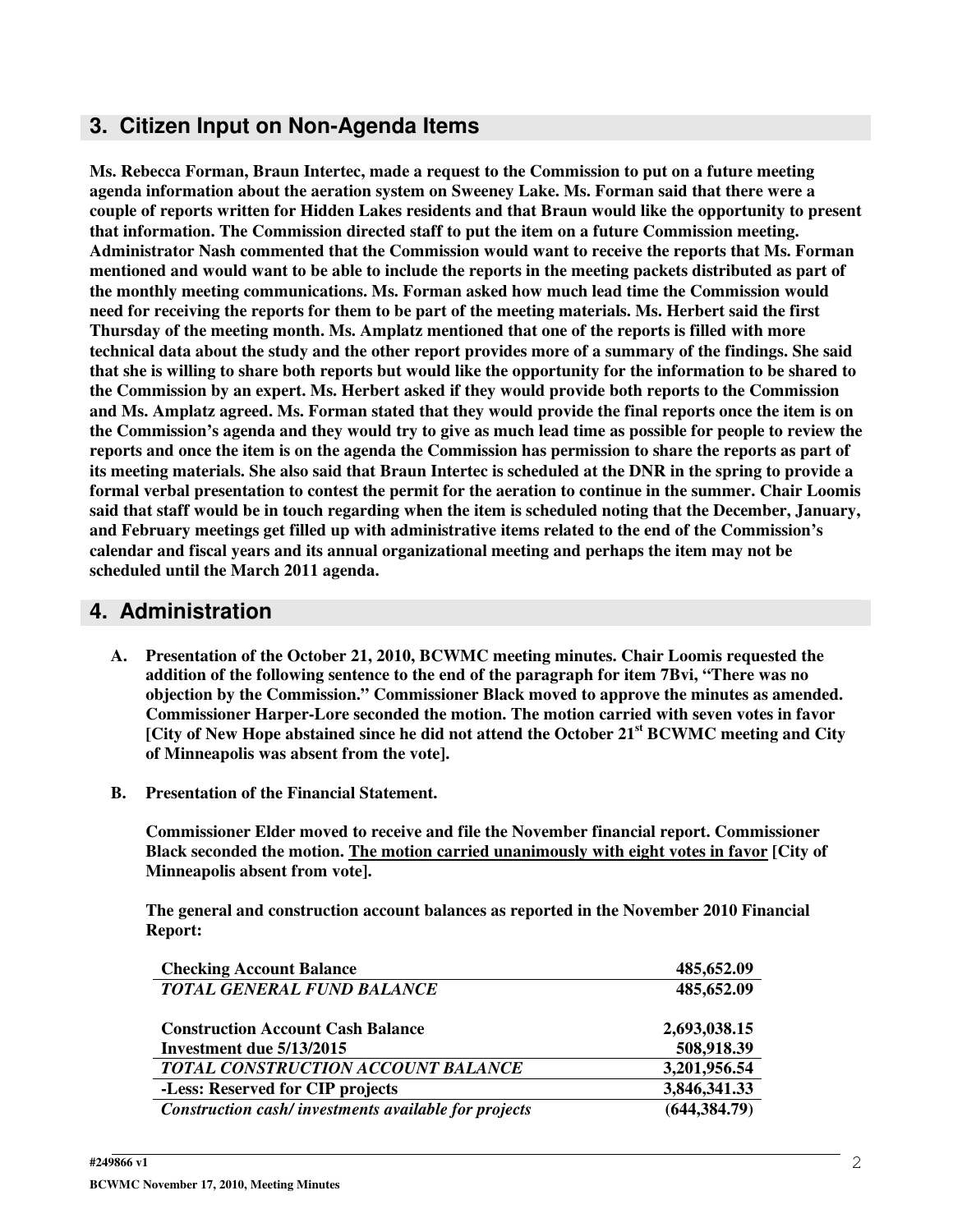**C. Presentation of Invoices for Payment Approval.**

#### **Invoices:**

- **i. Kennedy & Graven – Legal Services through August 31, 2010 - invoice for the amount of \$1,838.60.**
- **ii. Barr Engineering Company – Engineering Services through October 1, 2010 invoice for the amount of \$23,056.13.**
- **iii. Watershed Consulting, LLC – Administrator Services through September 30, 2010 – invoice for the amount of \$3,458.73.**
- **iv. Amy Herbert – September Administrative Services - invoice for the amount of \$2,701.63.**
- **v. D'amico Catering – October BCWMC Meeting Catering – invoice for the amount of \$416.87.**
- **vi. D'amico Catering – November BCWMC Meeting Catering – invoice for the amount of \$443.15.**

**Commissioner Black moved to approve payment of the invoices. Commissioner Harper-Lore seconded the motion. By call of roll, the motion carried unanimously with eight votes in favor [City of Minneapolis absent from vote].**

**D. Authorization for Publication of Request for Letters of Interest for Contracted Professional Services including Legal, Engineering and Technical, and Watershed Administrator Services. Direction for Commission Procedure for Review of Responses. Mr. LeFevere commented that the request is mandated by statute but that the Watershed Administrator does not fall under the professional services dictated by the statute. Commissioner Black moved to authorize the publication of the request for letters of interest for legal and engineering and technical services in the Minnesota State Register and to discuss at the December meeting other possible resources the Commission would use for the publication of the request. Commissioner Harper-Lore seconded the motion. The motion carried unanimously with eight votes in favor [City of Minneapolis absent from vote]. The Commission agreed that Administrator Nash should be the staff person to receive the letters. Chair Loomis said that at a future meeting the Commission will create a committee to review the letters.**

#### **5. New Business**

**A. Permit Review – Menards Project: City of Golden Valley. Ms. Chandler said the project is located northeast of the intersection of Highways 394 and Louisiana Avenue and is in the Sweeney Lake subwatershed. She said the project is a total redevelopment of a twelve-acre site, which currently has no water quality treatment on the site. She said the Commission's requirements call for this type of project, redevelopment greater than five acres, to meet Level 1 water quality treatment standards. Ms. Chandler explained that the project is in front of the Commission because the plans call for treatment via underground sand filters. She said that the Commission considers the sand filter method an approved type of BMP but the Commission's policy is to review plans utilizing underground treatment devices. Ms. Chandler said that there has been a lot of communications going back and forth between the City of Golden Valley, the Commission Engineer, and the Menards staff to get the plans to the point they are at currently.**

**She explained that there are no flood plain issues and no wetland issues. Ms. Chandler said the**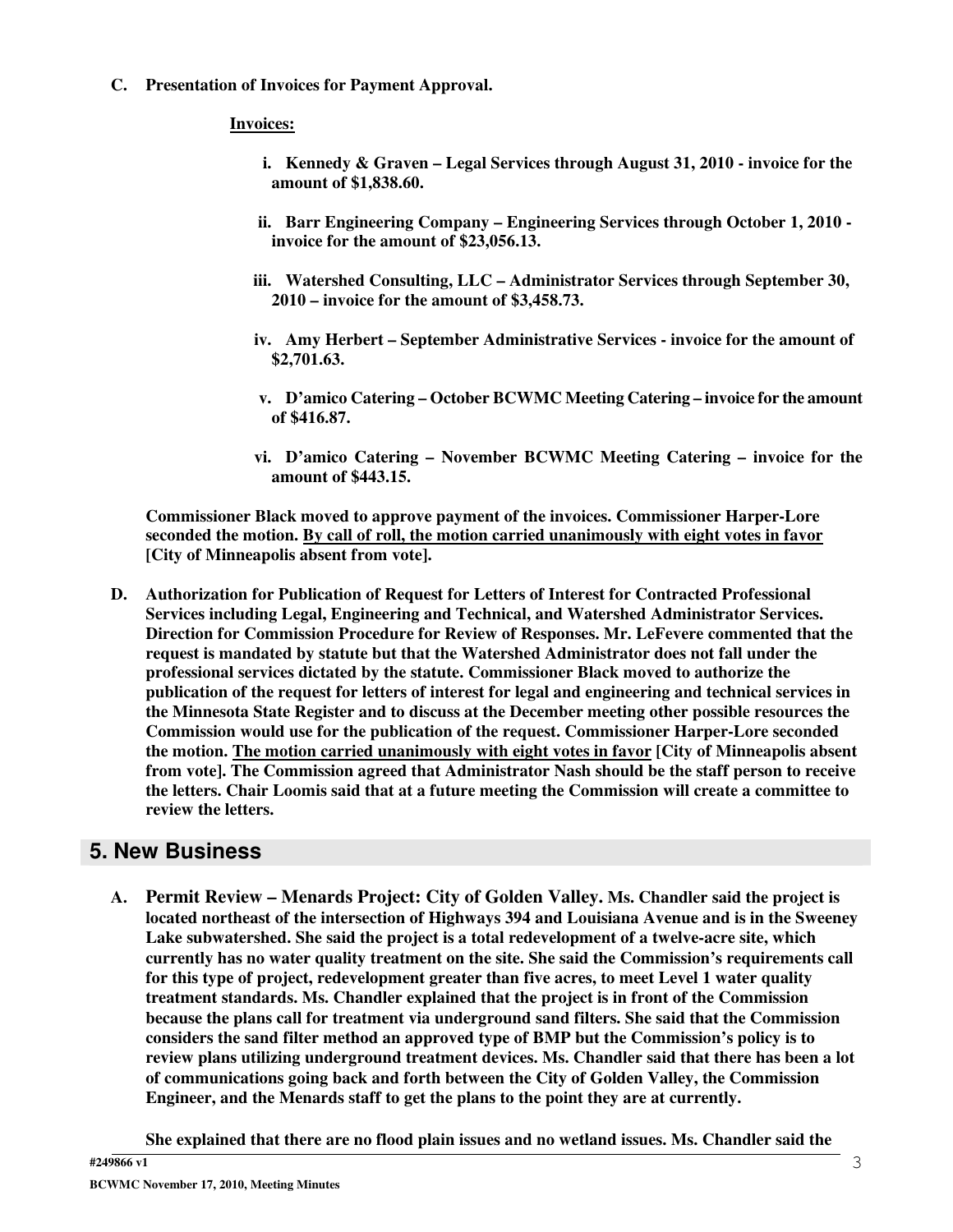**stormwater flows carry the water offsite and eventually to Sweeney Lake. She said two sets of BMPs are being proposed to treat water onsite. Ms. Chandler reported that one set of BMPs are the bioretention areas and the other set includes the stormwater chambers, also referred to as underground sand filters. She explained that approximately one-fourth of the site will drain to and** be treated by the bioretention areas and the rest of the site will drain to and be treated by the **underground chambers/ sand filters. Ms. Chandler said the chambers are designed to meet the Commission's requirement of treating one inch of runoff from the impervious areas. She passed around photos of chamber installation at another project and technical drawings of the chambers. Ms. Chandler reiterated that the project will meet Level I requirements with the designed systems in place. She said erosion and sediment control measures include silt fencing that would be installed all the way around the site and at the stormwater inlets, erosion control mat on slopes steeper than a three-to-one ratio, a construction entrance will be established, and the areas that will become the bioretention basins will be used during the construction phase as sediment basins.**

**Ms. Chandler stated that the Commission Engineer recommends conditional approval based on the four comments listed in the November 10, 2010, Engineer's memo about the Menards project:**

- 1. The sequencing of construction must be updated to include the following construction notes for the bioretention basins.
	- a. To the extent possible, the bioretention basins must be constructed after the remaining site and tributary area has been graded and stabilized.
	- b. After final grading, the bioretention basin floor must be tilled to a depth of at least 6 inches to provide a well-aerated, porous surface texture. Six inches of compost must be tilled in at this time.
	- c. The bottom and side slopes of the basin must be stabilized with appropriate plants within seven days following construction.
- 2. The sequencing of construction must be updated to include the following construction notes for the storm chambers.
	- a. Sand must be placed uniformly to prevent formation of voids that could lead to short-circuiting and prevent damage to the underlying under-drain system. To the extent possible, voids between the trench walls and the geotextile fabric must be avoided.
	- b. Mechanical compaction of the sand filter should be avoided. The sand bed can be stabilized by wetting the sand periodically, allowing it to consolidate, and then adding extra sand. This process can be repeated until consolidation is complete.
- 3. A maintenance agreement for the bioretention basin and storm chambers must be established between the applicant and the City of Golden Valley. Discussions with the applicant indicate that the maintenance plan for the storm chambers will allow them to be serviced so that the functionality of the facilities extends to the life of the pavement. When the pavement would be replaced, the sand filters would be replaced. In the interim, the Isolator Rows of the storm chambers (which are used for pretreatment and remove a large portion of the sediment) will have sediments removed on a frequent basis.
- 4. The plan sheets that show the dimensions, number of chambers, lengths, and sizes of the Storm Chambers must be submitted for review.

**Ms. Chandler added that after the Engineer's memo had been sent to the Commission in the meeting packet, the Engineer received the Operation and Maintenance Manual for the underground storm chambers. She recommended changing the language of condition number**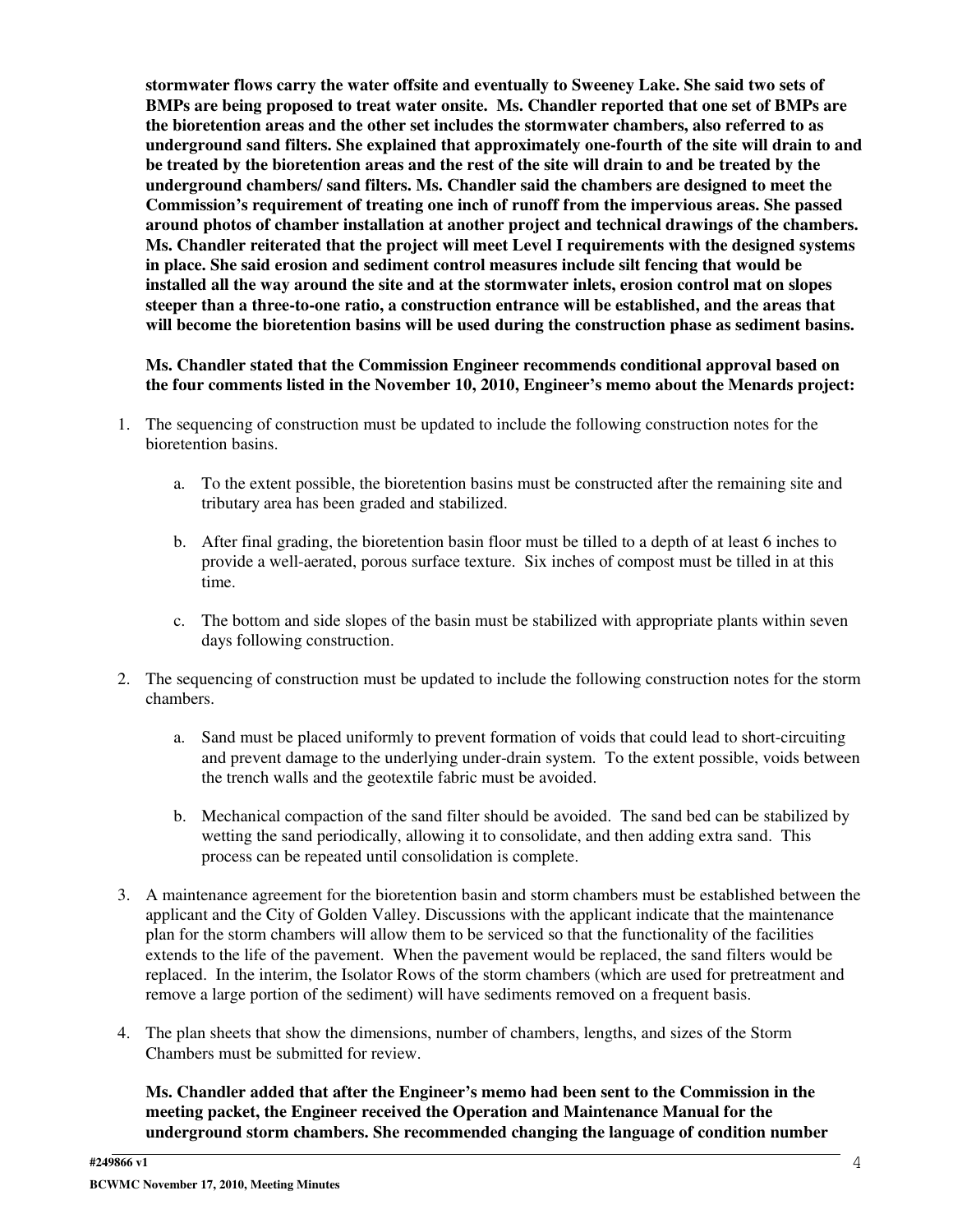**three. Ms. Chandler said she recommends that the first sentence of condition number three remain** as it is and the rest of it would be replaced with the following additional language: Include in the **maintenance agreement with the City of Golden Valley the following items:**

- **the StormTech Operation and Maintenance Manual and the condition that there would be at the minimum an annual inspection;**
- **Replace the sand filter at the same time that the pavement is being replaced at the site; and,**
- **Incorporate the bioretention maintenance requirements in accordance to the BCWMC's** *Requirements for Improvements and Development* **document;**

**Ms. Chandler explained that the chambers have been designed to last as long as the pavement on the site.**

**Mr. Mathisen inquired about the process of removing deposited sediment out of the chambers. Mr. Bohan of Advanced Engineering described the process and the use of inspection ports to track the amount of sediment that has accumulated and the use of jetvac vacuums to remove the sediment. Commissioner Harper-Lore asked if the sand ever needs to be replaced. Mr. Bohan discussed the calculations he used to derive the amount of sediment that would accumulate in the chambers and that the accumulation would be approximately 5,000 pounds of sediment accumulated per year from the eight-acre site. He said the chambers were designed to last approximately 20 years and were designed so sediment wouldn't clog the chambers or render them ineffective. Mr. Mathisen asked if the roof drains runoff goes to the underground filtration. Mr. Bohan said yes. Commissioner Sicora spoke up in favor of the inspection ports, spoke of some of his professional experiences with such systems, and asked several technical questions about the drawdown time, the maintenance, and the soils of the site.**

**Commissioner Black asked if Menards had considered a green roof for the store. Mr. Morrisey of Menards, Inc. said Menards had tried one green roof and had some problems with it but for this site it came down to economics and Menards instead focused on meeting the Level I standards.**

#### **[Commissioner Elder departs meeting.]**

**Commissioner deLambert asked what happens in the case that the chambers don't work. Ms. Chandler responded that the water would go to overflows and would go downstream untreated. Commissioner deLambert asked if the Commission would know whether that overflow happens. Ms. Chandler said that issue would be part of the maintenance agreement with the City. Commissioner Black asked if the overflow is being designed to be able to handle all of the runoff** from the site in the unlikely event that none of the chambers are working or if water would back up onto the site in that case. Mr. Bohan replied that in large storm events, such as larger than a **10-year storm event, water will back up onto the site.**

**Chair Loomis said the Commission Engineer informed the City of Golden Valley that these chambers are in use at the Menards store in Coon Rapids so the City of Golden Valley is requesting a copy of the Coon Rapids maintenance agreement with Menards to be incorporated into the City of Golden Valley's maintenance agreement with Menards on this project. Mr. Bohan stated that the chambers are also in use at the Menards store site in Eden Prairie.**

**Mr. LeFevere recommended the Commission revise its condition about replacing the chambers so that the language states that the chambers are replaced no less frequently than once every 20 years unless the City of Golden Valley approves a longer period.**

**Commissioner Black moved to approve the permit with the Engineer's conditions as stated in the**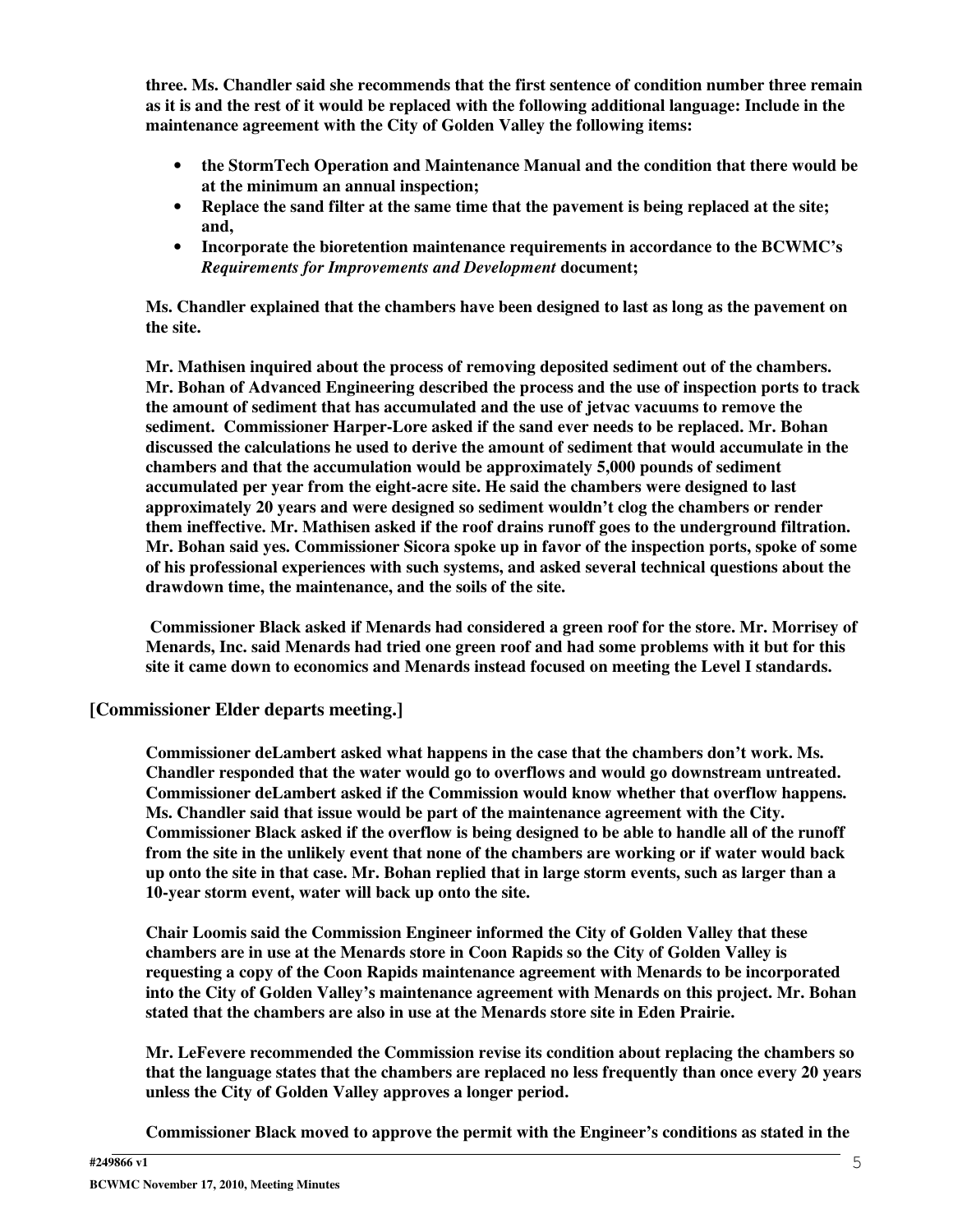**memo with the changes to condition number three as described by Mr. LeFevere about the chambers being replaced at least once every 20 years unless the City of Golden Valley authorizes a longer period and the changes described by Ms. Chandler regarding the maintenance agreement that must be established between the City of Golden Valley and Menards, which must incorporate the StormTech Operations and Maintenance Manual and incorporate the bioretention treatment maintenance agreement. Commissioner deLambert seconded the motion. Ms. Chandler emphasized that condition number three should also specifically say that beyond the first year there should be at least one annual inspection. Commissioner Black and deLambert considered Ms. Chandlers addition a friendly amendment to the motion. By call of roll the motion carried with seven votes in favor [Cities of Minneapolis and New Hope absent from vote].**

**B. Discuss Obstructions in Bassett Creek as a Result of Soo Line Railroad Bridge Modifications. Ms. Chandler said that the location being discussed is just east of Douglas Drive and is where the Soo Line crosses the Main Stem of Bassett Creek. Ms. Chandler reported that the railroad replaced the bridge and when doing so they left in old pile bents, which obstruct water flow and catch debris and even lead to conditions for erosion to the streambank due to turbulence. Ms. Chandler said the Commission Engineer recommends that the Commission Engineer and the Commission Attorney work together to write and send a letter to the railroad requesting that the debris and pile bents be removed and to also copy the Minnesota Department of Natural Resources on the letter. Commissioner Black suggested that the letter request that either the** pilings be removed or decreased in height to such a level that they would not be an obstruction and **would not trap debris. Commissioner Sicora recommended that the Commission direct the Engineer and Attorney to work together on the appropriate wording of the letter. The Commission agreed. Chair Loomis directed the Engineer and Attorney to write and send the letter as discussed.**

## **6. Old Business**

- **A. TAC Update.**
	- **i. New Hope Channel Maintenance Fund Request. Administrator Nash reported that New Hope had submitted a channel maintenance fund request for a project to remove sediment in a reach of the creek that is located west of Winnetka Avenue. He reported that the TAC recommended approval since the project would improve the flow of the creek and is located along the trunk system. Mr. Quisberg of New Hope added that the project is a maintenance project to remove accumulated sediment in the North Branch of Bassett Creek.**
	- **ii. Hydrologic and Water Quality Modeling. Ms. Chandler said two memos were presented and discussed by the TAC on this issue. She stated that one of the memos provided information about all of the different kinds of hydrologic and hydraulic models that have been prepared on behalf of the Commission. She said the other memo was about the water quality models that have been prepared for TMDL purposes or lake watershed management plans.**

**Ms. Chandler said that the TAC was discussing the fact that there isn't a model, either hydrologic or water quality, that covers the watershed as a whole. She explained that the TAC agreed in general that it seemed like a good idea to have a model of the entire watershed but they wanted to know what the costs would be for creating such a model. Ms. Chandler said there were some concerns by the TAC regarding how detailed the model would be since TAC members did not think the model should be so detailed as to go down to the catch basin level.**

**She said one possibility is that the Commission could take ownership or responsibility of a**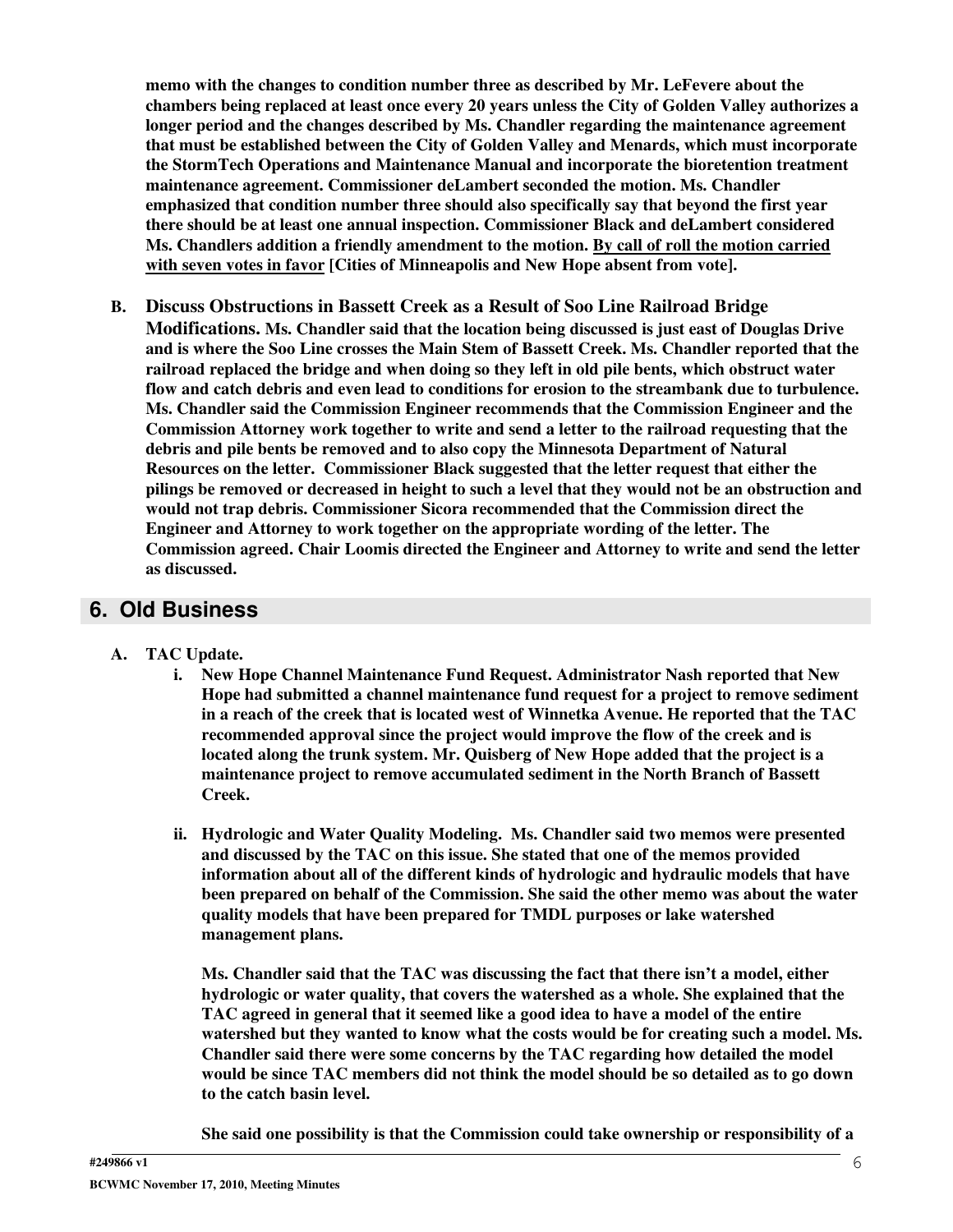**watershed model that is of the trunk system and is less detailed and the cities could take on the cost or responsibility if they wanted additional detail and then the information could be brought into a model that the cities and the Commission could use.**

**Ms. Chandler said that regarding the water quality model, Barr Engineering provided information regarding the status of the P8 modeling that has been done. She said that for both the water quality modeling and the hydrologic modeling the TAC recommends that at a future TAC meeting the Commission Engineer come back with information on possible upgrades on a future model. She said the TAC recommended that the Commission Engineer prepare a map showing the status of the modeling and the watersheds in the model, the options of the level of detail that could be incorporated into the model, a draft task list, costs for the different options, and information on what parts of the models are up-to-date and don't require revision. She said it would be up to the Commission to decide if it is interested in having the Commission Engineer proceed with the TAC's recommendations.**

**Mr. Sicora commented that the topic falls into place in relation to the Commission's work with TMDLs and its Next Generation Plan and said that he would like more detail. Ms. Black agreed with the TAC's recommendations.**

**Commissioner Black moved to approve the TAC's recommendations from the November 8, 2010, memo from the TAC to the Commission. Commissioner Harper Lore seconded the motion. The recommendations included:**

- **1. The New Hope Channel Maintenance Project deals with improving the flow in the creek that is part of the trunk system and the TAC recommends approval of the fund request.**
- **2. The Commission Engineer provide the following information regarding upgrades to the hydrologic and water quality models: Map showing the status of the existing modeling, including the watersheds in the models; Options for level of detail/ number of watersheds to model; Task list for each option; Cost estimates to complete the work for each option; Note the parts of the hydrologic models that are up-to-date and would not require revision; Check the performance of the hydrologic model using recent flow data; Discuss the information at the January 6, 2011, TAC meeting.**

**The motion carried unanimously with seven votes in favor [Cities of Minneapolis and New Hope absent from vote]. The Commission set the January 6, 2011, TAC agenda to include the annual CIP review, the Next Generation Plan issues discussion, and the modeling item just discussed. Commissioner Sicora volunteered to be the Commission liaison at the January 6, 2011, TAC meeting.**

**iii. Next Generation Plan Update. Administrator Nash said that the report on this item can wait until agenda item 6D – Next Generation Plan Work Session.**

#### **B. TMDL Updates.**

**i. Sweeney Lake TMDL. Administrator Nash reported that Ms. Brooke Asleson, MPCA, has communicated to the Commission that the TMDL has been submitted to the United States Environmental Protection Agency (EPA) or is imminently going to be sent to the EPA.**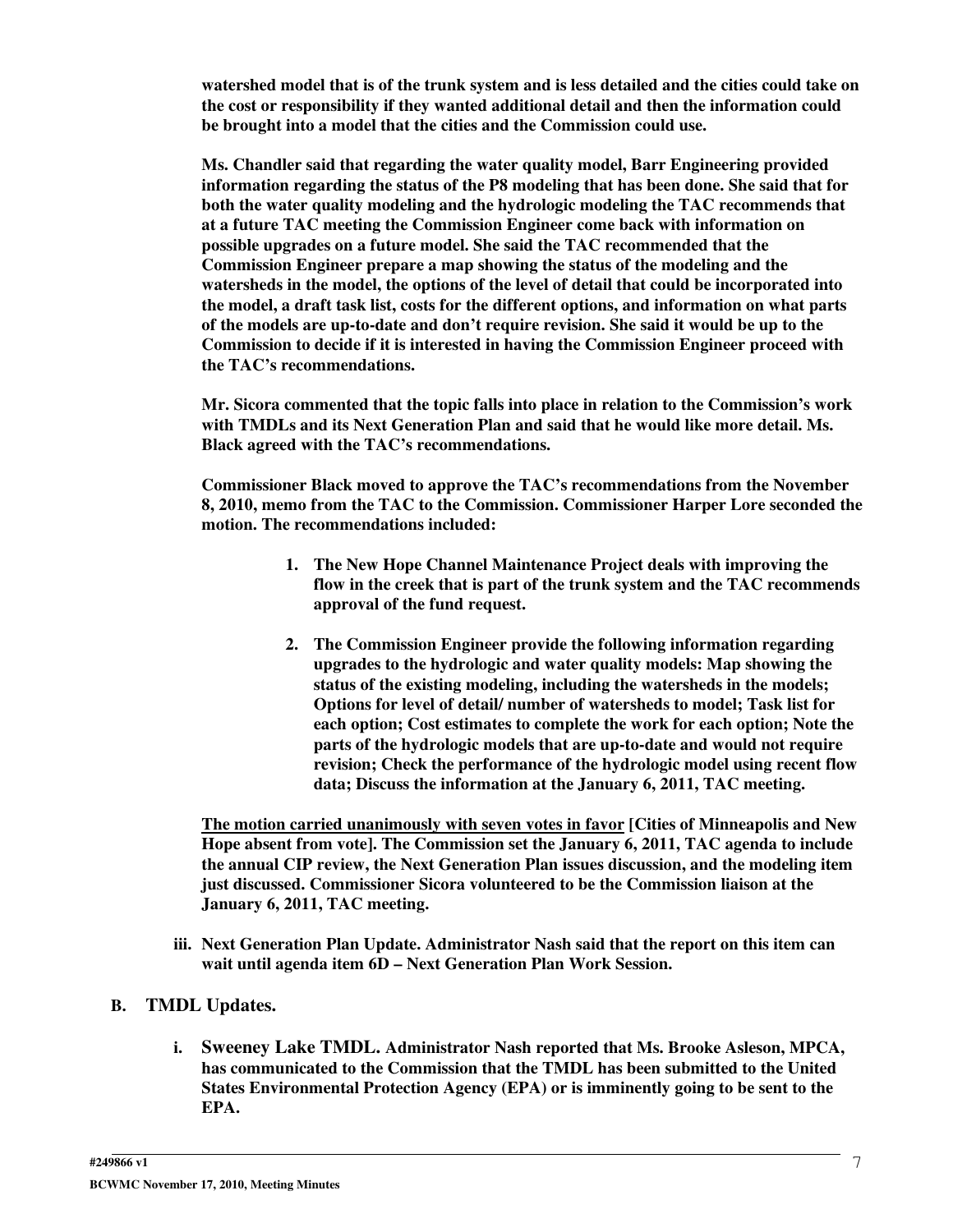- **ii. Wirth Lake TMDL. Administrator Nash reported that the Wirth Lake TMDL has been approved by the EPA.**
- **iii. Medicine Lake TMDL. Administrator Nash stated that the Commission received comments about the TMDL from the Minnesota Department of Transportation (Mn/DOT) and the Minnesota Department of Natural Resources (DNR) along with Ms. Asleson's responses to the those comments.**

**Ms. Chandler mentioned that the Commission would want to keep in mind for 2012 budget consideration that the Commission agreed to take on the lead entity role for the Medicine Lake TMDL in terms of it being a categorical TMDL. She said that those responsibilities have not been detailed yet but it is something for the Commission to keep in mind.**

**C. Web Site Domain Name. Administrator Nash explained that the Web site domain name www.bassettcreekwmo.org is currently owned by Barr Engineering. He also said that Barr Engineering hosts the site and he recommended that Barr continue hosting the site. The Commission agreed that Barr Engineering would continue to host the Web site. Administrator Nash stated that if the Commission would like to take ownership of the domain name it needs to do so through the Internet Registrar. Administrator Nash said there is no charge to transfer the name but there is a registration fee that can be paid annually or on a longer-term basis, which would provide slight cost savings on terms of five years or more. Ms. Black moved to approve the Commission transferring the domain name from Barr Engineering to the Bassett Creek Watershed Management Commission and to continue paying the registration fee on an annual basis. Commissioner Sicora seconded the motion. The motion carried unanimously with seven votes in favor [Cities of Minneapolis and New Hope absent from vote].**

**Ms. Herbert brought up the idea of working with the Education Committee to follow through with some of the Committee's previously discussed and requested updates to the Web site. The Commission agreed. Commissioner Langsdorf asked Ms. Herbert to provide the Committee a copy of the Education Committee's notes on the Web site.**

**D. Next Generation Plan Work Session. Ms. Chandler explained the agenda item's handout, which was a flowchart that illustrated the process for the BCWMC's 2004** *Watershed Management Plan***. She described how the process was directed by the Commission and she explained the different committees involved in the last planning process. She stated that the committees included the Steering Group, the Citizens Advisory Group, the Technical Advisory Group, and the Policy Advisory Group. Ms. Chandler summarized the last planning process and its timeline.**

**Administrator Nash added that Brad Wozney of the Minnesota Board of Water and Soil Resources (BWSR) advised him that the BCWMC should go forward slowly in its revision process so that the BCWMC doesn't get ahead of the BWSRs rules revisions, which aren't expected to be finalized until sometime between August and December of 2012.**

**Ms. Chandler stated that the formal review process for the draft plan will take approximately ten months and that the Commission should allow two years for the entire planning process, concluding with the Commission's adoption of the final plan. Mr. Frost of the Metropolitan Council Environmental Services said that the draft of BWSR's revised rules should be out by early next year and will allow the Commission to see what changes are coming in the revised rules. Administrator Nash reported that Brad Wozney will be giving a presentation in January 2011 to the Shingle Creek Watershed Management Organization and is willing to come speak with the BCWMC in January or later as well. Administrator Nash recommended that the Commission have Mr. Wozney come give his presentation. Commissioner Black agreed. The Commission agreed. Ms. Chandler said that the only part of BWSR's revised rules that she has seen that would**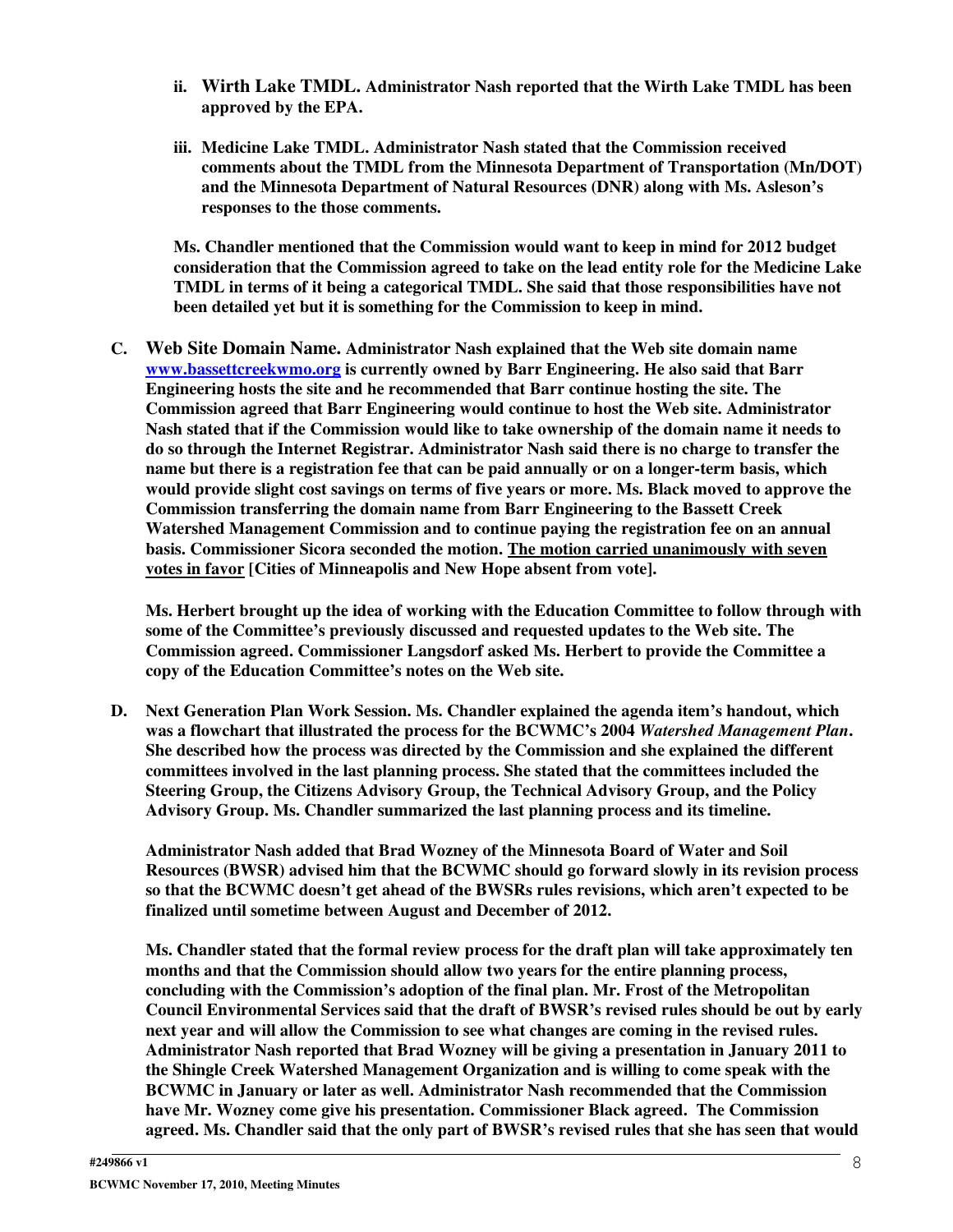**be a process change is a rule that would have the Commission contact agencies early in the process to solicit comments about issues.**

**Commission Sicora added that Shingle Creek will be reviewing its Joint Powers Agreement (JPA) as part of its watershed management plan revision process and suggested that the BCWMC allow for time in the process to consider public questions about its JPA rules.**

Mr. LeFevere said that he doesn't see any reason for the Commission to hold up its process on the **next generation plan.**

**The Commission discussed the Hennepin County Board of Commissioners' interest in researching different funding options for watershed management organizations. Commissioner Sicora asked if the Commission could get an update on the memo put together by Joel Settles of Hennepin County on the topic of funding options and the "Lakes" report. He said the Commission saw a draft and wondered if there was a final draft. Administrator Nash said he will check on the status of that memo but that he thought the version he had distributed was the final draft. The Commission talked about a recent article in the Star Tribune that discussed the Hennepin County Board of Commissioners' interest in looking into different funding options. Commissioner Sicora announced that Channel 12 recently conducted an interview on the same topic and that he has a link to the interview. Commissioner Black asked for the link. Commissioner Sicora suggested that members of the Commission notify the Commission if they have been contacted by the media.**

**The Commission discussed in more detail the process from the 2004 Plan. Commissioner Black asked about the role of the steering committee and the Commission discussed its decision from a couple of months ago that for now, in lieu of a steering committee, the Commission would operate its planning committee as a committee of the whole. Commissioner Black noted that the Commission kicked off its planning process for the 2004 Plan with a public forum and commented that it didn't seem like the Commission needed the public forum in the beginning of the process this time and that the public meeting may be more effective down the line after the Commission had identified issues. Commissioner Black commented that the Commission should pull together the big issues and should gather information from the Commission's TMDLs, CIP, policy manual, and put it in draft form in order to provide something for the agencies to review.**

**Administrator Nash commented that he thinks the Commission should continue on the path it is on and should continue identifying issues. Chair Loomis recommended that Administrator Nash conduct an identical process for issue identification by the Commission that he has been conducting with the TAC. Administrator Nash said that he would send out the issue identification memos again to the Commission. He reminded the Commission that last time he sent them out as information only but this time the Commission can comment on the issues by typing directly into the Word documents and can send them back to him with their name on the forms.**

**Ms. Chandler mentioned that the Commission will start its 2012 budget discussions in April 2011 and suggested that the Commission have some decisions made by that time regarding its Plan revision process so that it knows how to budget for the process. Chair Loomis recommended that the Commission set aside time at each of the Commission meetings, for now, to discuss the Next Generation Plan. The Commission directed Ms. Chandler and Administrator Nash to put together for the December Commission meeting a draft planning process and timeline.**

#### **7. Communications**

**A. Chair: No Communications but she asked for the City of Plymouth and City of Golden Valley to provide CIP project updates.**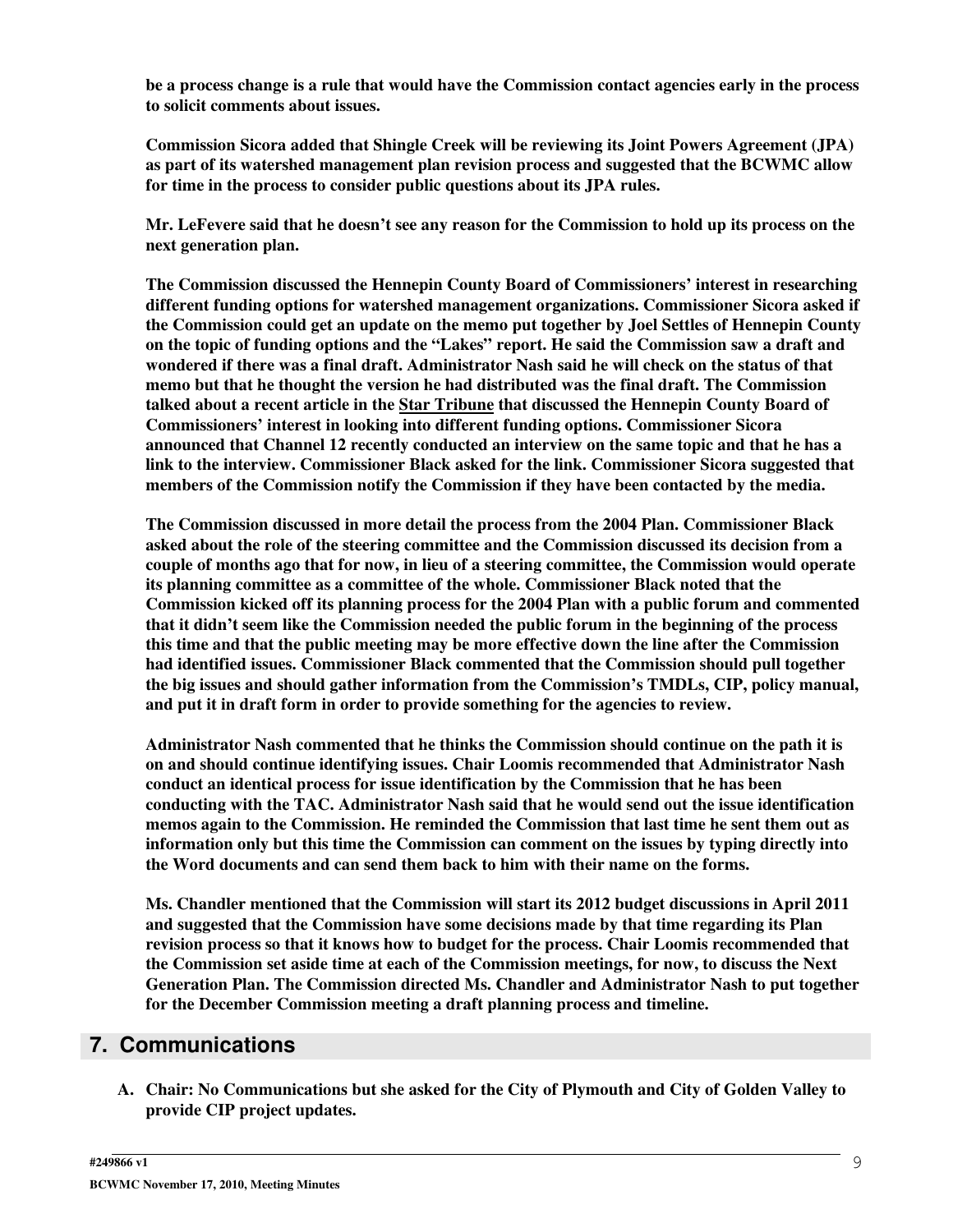- **i. Mr. Asche updated the Commission on the Plymouth Creek channel restoration project. He said that he will be providing the project's final plans and specs to the Commission. He** reported that bid opening will be on December  $7^{\rm th}$  and that the City hopes to award a contract **by mid- to late-December. Mr. Asche explained that the City has held dozens of meetings with property owners to explain the project and to discuss tree removal. He said residents are very excited about the project and about improvements to the creek and the corridor. Mr. Asche commented that the schedule calls for the majority of the channel restoration work to be complete by the end of February 2011 and for the vegetation restoration to be in place by June 1 st . Ms. Chandler asked about whether the Commission would receive a response to its comments on the project. Mr. Asche said the response is coming likely this week. Ms. Chandler said the Commission Engineer had some concerns that the project was moving forward without the City responding to the Commission's comments. Mr. Asche said that the project** plans were just finalized last week and that he will check on the status of the City's response to **the Commission's comments.**
- **ii. Mr. Oliver reported on the Main Stem restoration project in Golden Valley. He said the archeological review has been completed, the City will be awarding the contract soon, and work is anticipated to begin in the end of December.**
- **B. Administrator: Administrator Nash reviewed his Administrator's Report with the Commission.**
	- **i. Administrator Nash noted that he submitted on behalf of Metro Blooms an application to Conservation Corps Minnesota for labor to work on establishing approximately 30 rain gardens in the metro area. He added that Metro Blooms would be handling the process from here on out.**
	- **ii. Administrator Nash reported that he met with Lee Gustafson of BCWMC's TAC from the City of Minnetonka regarding revisions to the BCWMC's financial report. Administrator Nash said that they would continue to work on a draft and then it would go to the Administrative Services Committee.**
	- **iii. Administrator Nash said that he met with Commissioner Welch to discuss the policy manual and the draft will go to the Administrative Services Committee soon.**
	- **iv. Administrator Nash brought up the Caroline's Kids Foundation report created by Braun Intertec. Mr. LeFevere said the report is a public document but he recommends that the Commission not make copies of the report until permission is given.**
	- **v. Administrator Nash said that Brooke Asleson of the MPCA contacted him to request time at the December BCWMC meeting for a presentation on the work plan for the Twin Cities metro chloride project. The Commission directed Administrator Nash to arrange for Ms. Asleson to give the presentation to the Commission at the December meeting. Administrator Nash reported that Ms. Asleson also asked if a member of the Commission would want to participate in the project's TAC. Mr. Frost remarked that the project will be going through a long process so the Commission shouldn't feel rushed to hear or make decisions about the project. Commissioner Sicora mentioned that some members of the BCWMC are also members of the Shingle Creek WMO and he reminded the Commission that Shingle Creek conducted a chloride TMDL and so those members have quite a bit of experience with the topic of chlorides.**
- **C. Commissioners:**
	- **i. Commissioner Langsdorf stated that she received an e-mail from Commissioner Hoshal with some recommended changes to the salt brine recipe in the salt-use brochures that were**